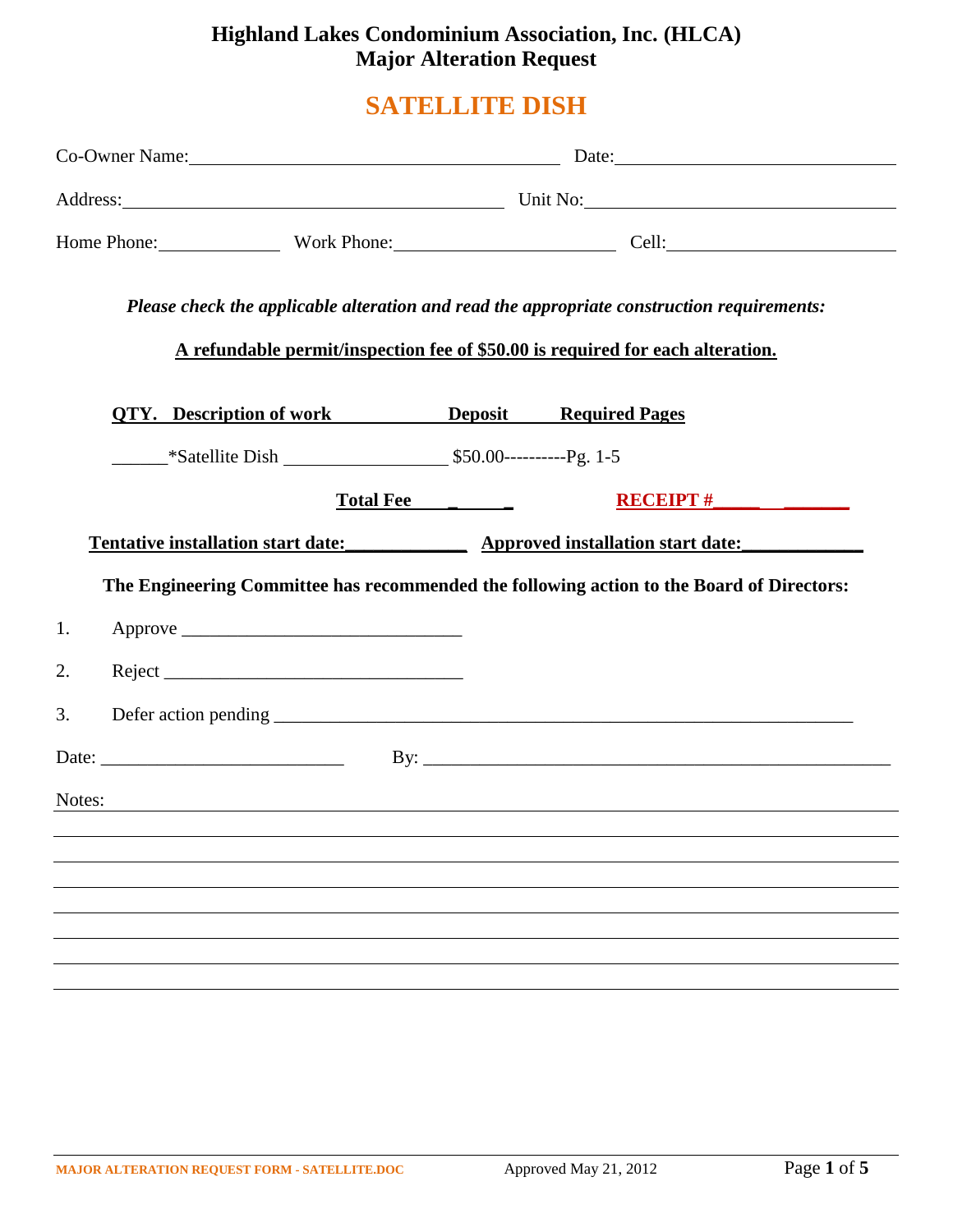**Scale drawings** must be included showing elevations, dimensions, and adequate detail as to finishes, color, and materials. The attached HLCA Construction Requirements must be incorporated in the design of your alterations.

**It is your obligation** to notify the Association when the installation is ready for inspection. A satisfactory inspection by our Maintenance personnel will result in the refund of the permit fee.

### **Inspection Non-notification A request to the Association for an inspection must be made within 30 days of the completion of the project. Failure to do so will cause you to forfeit the permit fee. Furthermore, the unit will still be subject to an inspection.**

**For your protection**, the Association recommends that you withhold the final payment to your contractor, until after final inspection has been approval by HLCA, and by the Northville Township building department.

### *Please read the following closely before signing:*

### **I (we) am (are) the Co-Owner(s) of the above described unit and agree that:**

- 1. All applicable codes and regulations will be followed and all necessary permits will be obtained at my expense.
- 2. Trucks or heavy equipment are not permitted on any lawn area of Highland Lakes, without the written approval by the Property Manager. If approved proper boards or matting must be used to prevent damage to common grounds area.
- 3. **If any digging**, by hand or with equipment, is to be done to the Limited Common Element areas, Coowner and Contractor, must call MISS DIG at 800-482-7171 prior to starting any work.
- 4. I have read all applicable sections of the By-Laws and understand the same.
- 5. All maintenance to this alteration will be performed at my, or subsequent title Co-Owner's expense.
- 6. Should any legal regulatory agency require, at anytime in the future, modifications to this alteration, such modifications will be done at my, or subsequent titled Co-Owner's expense.
- 7. Any maintenance cost incurred by the Association as a result of this alteration will be performed at my, or subsequent titled Co-Owner's expense.
- 8. **Any removal, modification to or replacement of this alteration required to provide HLCA access to repair or replace common elements will be done by the Co-Owner or at the Co-Owner's expense.**
- 9. It is my responsibility to advise future assigns or owners of this unit of this alteration and their responsibility for same.
- 10. Upon receiving Board approval for this alteration, I will complete the Consent to Alteration Form, and sign it. I will return the completed Consent to Alteration Form along with a copy of any applicable Northville Township Building Permits. Copies can be made at the HLCA office.
- 11. *I will not start construction on the alteration until the above and attached procedures have been completed, and I have been notified that I may proceed.*
- 12. All the information on this request is truthful and accurate.

I/We have read and understand the Board Policy, and agree to abide by all conditions, rules and restrictions contained within.

Co-owner Signature Date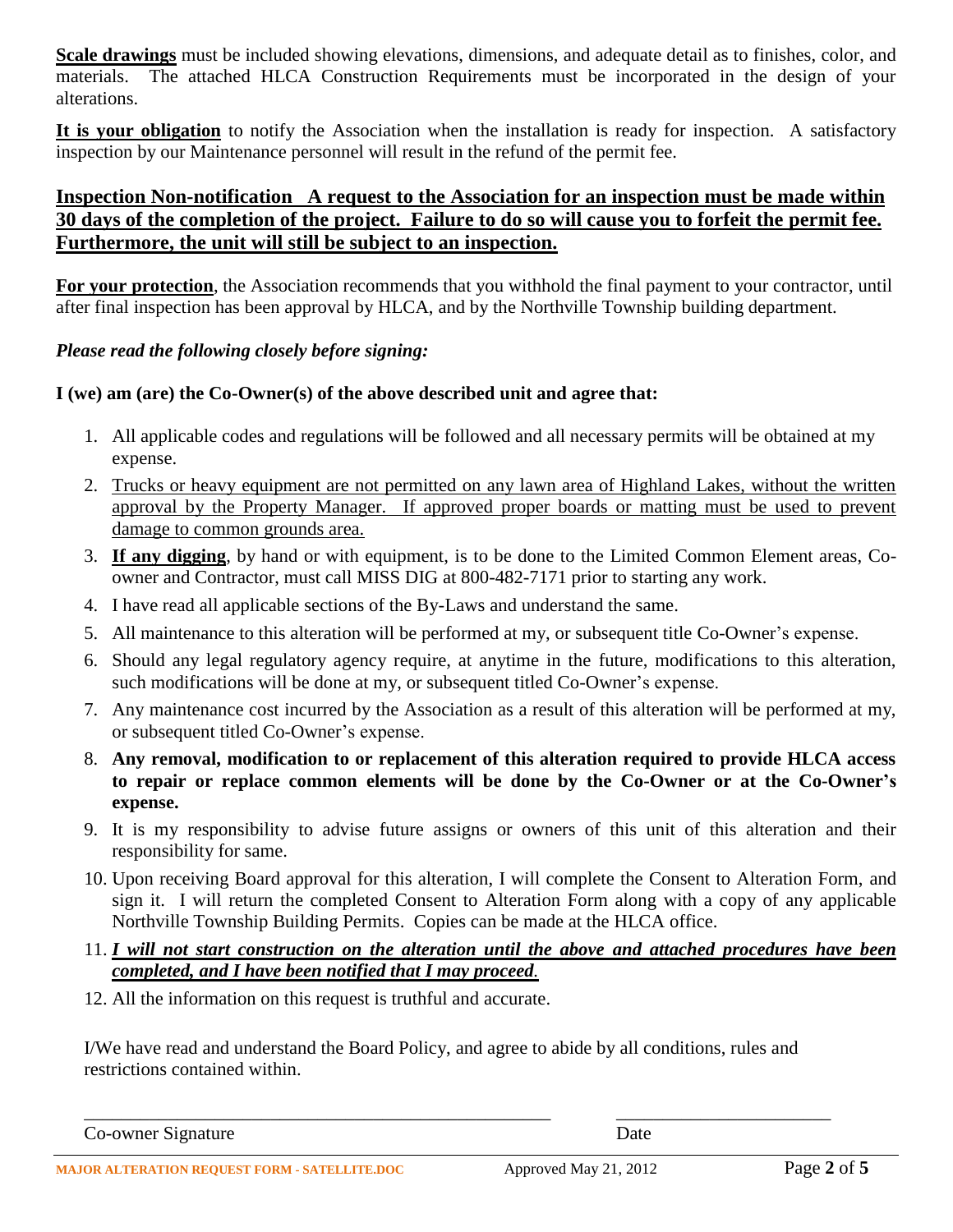### **Consent to Alteration of Common Elements**

The agreement is made this \_\_\_\_ day of \_\_\_\_\_\_\_\_\_, 20\_\_\_\_ by and between Highland Lakes Condominium Association (hereinafter Association) and Building \_\_\_\_, hereinafter (Co-Owners) of Unit \_ according to the Master Deed thereof recorded in Liber 21890, page 706 et seg., Wayne County Records, designated as Wayne County Condominium Subdivision Plan No. 187.

**WHEREAS**, the Co-Owner desires to alter or modify his unit and/or limited common elements to the condominium and is required by the terms and conditions of the said Master Deed and by the Michigan Condominium Act to obtain the advance written consent of the Association. The Co-Owner warrants that the proposed alteration does not impair the structural integrity of a structure or otherwise lessen the support of any portion of the condominium project and that the proposed alteration does not impair the soundness, safety utility or appearance of the condominium;

**NOW, THEREFORE**, in consideration of the mutual covenants set forth herein, Highland Lakes Condominium Association does hereby consent to the alterations at Unit as described on Exhibit "A" attached hereto.

Co-Owner hereby agrees to pay all additional costs and/or expenses of any nature whatsoever resulting from the said alterations, including those involved in installation of same. The altered common elements shall be maintained, repaired, and replaced as necessary by the Co-Owner and shall at all times maintained in keeping with the standards established at Highland Lakes Condominium Association, except as otherwise provided by law, in the event Co-Owner fails to do so, the Association may maintain, repair, and/or restoration shall be assessed to Unit and collected by the Association in the same manner as provided in the condominium documents for collection of condominium assessments. Co-Owner agrees to and hereby does, indemnify and hold the Association harmless from any and all liabilities, costs, expenses, and/or damages, including court costs and actual reasonable attorney fees incurred by the Association and/or the Co-Owner in connections with the said alterations.

The Co-Owner expressly agrees and acknowledges that the Association's grant of consent extends to and includes only those alterations explicitly described on Exhibit "A" attached hereto and that any alterations not explicitly described on Exhibit "A" must be separately approved in writing in advance by the Association's Board of Directors. Co-Owner agrees to obtain all necessary permits and to comply with all applicable zoning, building code, Highland Lakes Condominium Association's requirements and specifications, and other requirements imposed by any governmental agency or entity. Further, the parties agree that the covenants and conditions set forth herein shall be binding on and inure to the benefit of the parties' successors, assigns, and all parties subsequently obtaining an interest in Unit [15]. All alterations must comply with Highland Lakes Condominium Association construction requirements and specifications.

### **ASSOCIATION: CO-OWNER:**

| <b>Joe Poma</b><br><b>Property Manager</b> | Date | Co-Owner | Date |
|--------------------------------------------|------|----------|------|
| Witness                                    | Date | Co-Owner | Date |
|                                            |      | Witness  | Date |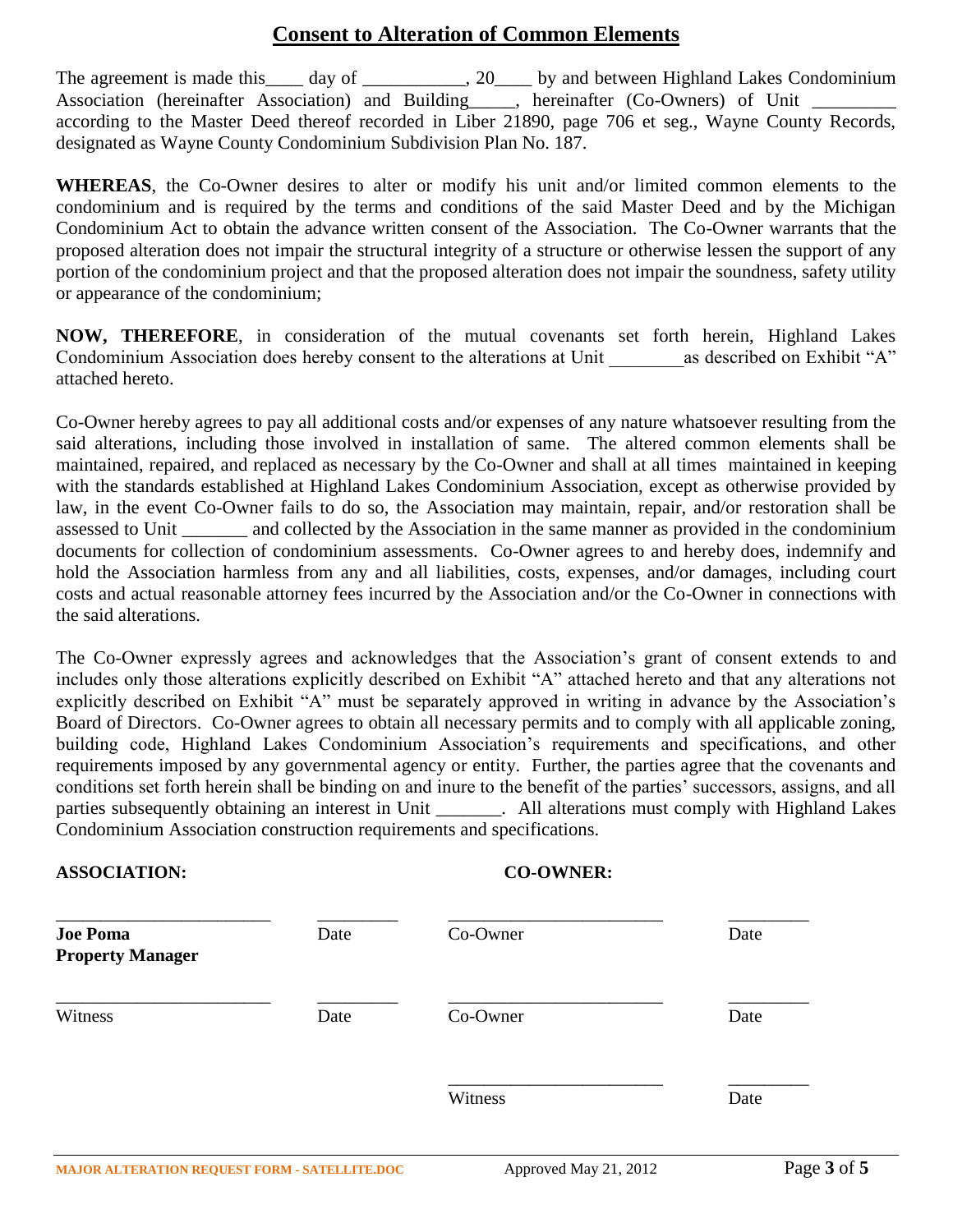## **Highland Lakes Condominium Association (HLCA) Satellite Dish Installation Or Replacement Request**

| Co-Owner:                      | Date:      |       |
|--------------------------------|------------|-------|
| Co-Owner Address:              | Bldg:      | Unit: |
| Co-Owner Phone Numbers (Home): | $(Cell)$ : |       |

### **Installation specifications and guidelines as per HLCA By-Laws:**

- Installation is restricted to Limited Common Area (patio or front porch stoop only).
- **Antenna cable entry into unit must be at basement level. Not through any siding above basement.**
- Exterior cable routing is prohibited, without Association waiver acknowledging necessity and routing detail.
- Where possible, dish-mounting height should be below fence level.
- Maximum height is limited.
- Unused or unwanted antenna must be removed at Co-Owner's expense prior to sale of unit, and or within 30 days of service termination.
- Supporting guy wires for tall masts, if needed, must be anchored within patio area, not attached to unit or fence per Township building codes and permitting.

### **An inspection fee of \$50.00 is required for this request and will be refunded after your satellite dish has passed inspection. Please call the Clubhouse after the installation is complete. We will schedule an inspection by our Maintenance Department.**

|                                             | \$50.00: Date pd. : Date pd. : receipt #:                                                             |
|---------------------------------------------|-------------------------------------------------------------------------------------------------------|
|                                             | Contractor's Name: 1988                                                                               |
|                                             | Address: <u>New York: Phone Number:</u> Phone Number: 2004                                            |
| and it has:                                 | The Engineering Committee has submitted its recommendations on this request to the Board of Directors |
|                                             |                                                                                                       |
|                                             |                                                                                                       |
|                                             |                                                                                                       |
|                                             |                                                                                                       |
| <b>Explanation of Denial/Further Study:</b> |                                                                                                       |
|                                             |                                                                                                       |
|                                             |                                                                                                       |
|                                             |                                                                                                       |
|                                             |                                                                                                       |